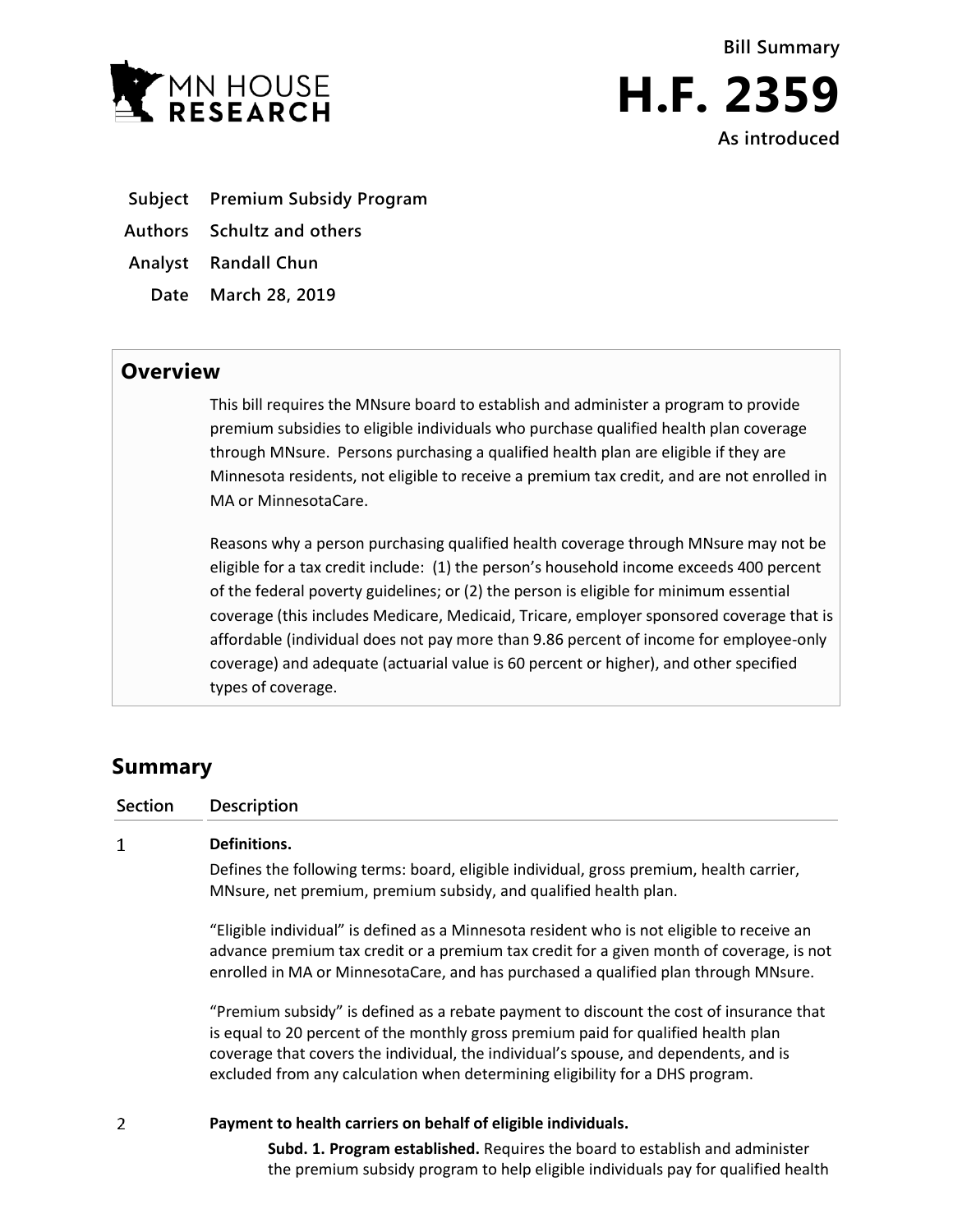### **Section Description**

plan coverage through MNsure, in plan year 2020 and each subsequent plan year for which an appropriation is approved.

**Subd. 2. Administration.** Requires MNsure to determine if an applicant is an eligible individual. For eligible individuals, requires MNsure to calculate the individual's premium subsidy, notify the relevant health carrier of the subsidy amount, and direct the health carrier to deduct the premium subsidy amount from the individual's gross premium, as a discount to the individual's qualified health plan premium.

**Subd. 3. Payments to health carriers.** (a) Requires the board to make payments to health carriers equal to the amount of premium subsidy discounts provided, for those months for which eligible individuals paid the net premium amount to the health carrier. Requires payments to health carriers to be based on the premium subsidy provided to an eligible individual, regardless of the cost of coverage purchased.

(b) Requires health carriers seeking reimbursement to submit an invoice and supporting information to the board.

(c) States that the board shall consider health carriers as vendors (for purposes of agency prompt payment requirements), with each invoice representing the completed delivery of a service.

**Subd. 4. Data practices.** States the data classifications for MNsure data apply to data on individuals applying for or receiving a premium subsidy (this has the effect of classifying the data as private data on individuals).

**Subd. 5. Data sharing.** Allows the board to share or disseminate the data in subdivision 4 as provided under MNsure law on data sharing.

#### $\overline{3}$ **Appeals.**

Provides that individuals may appeal initial determinations and redeterminations of eligibility for, and the level of, premium subsidies. Requires the appeals to follow the procedures specified in Minnesota Rules.

#### $\overline{4}$ **Applicability of gross premium.**

States that the premium base for calculating applicable taxes on insurance premiums under chapter 297I (two percent of premiums for indemnity insurers and one percent for HMOs, community integrated service networks, and nonprofit health service plan corporations) shall be the gross premium.